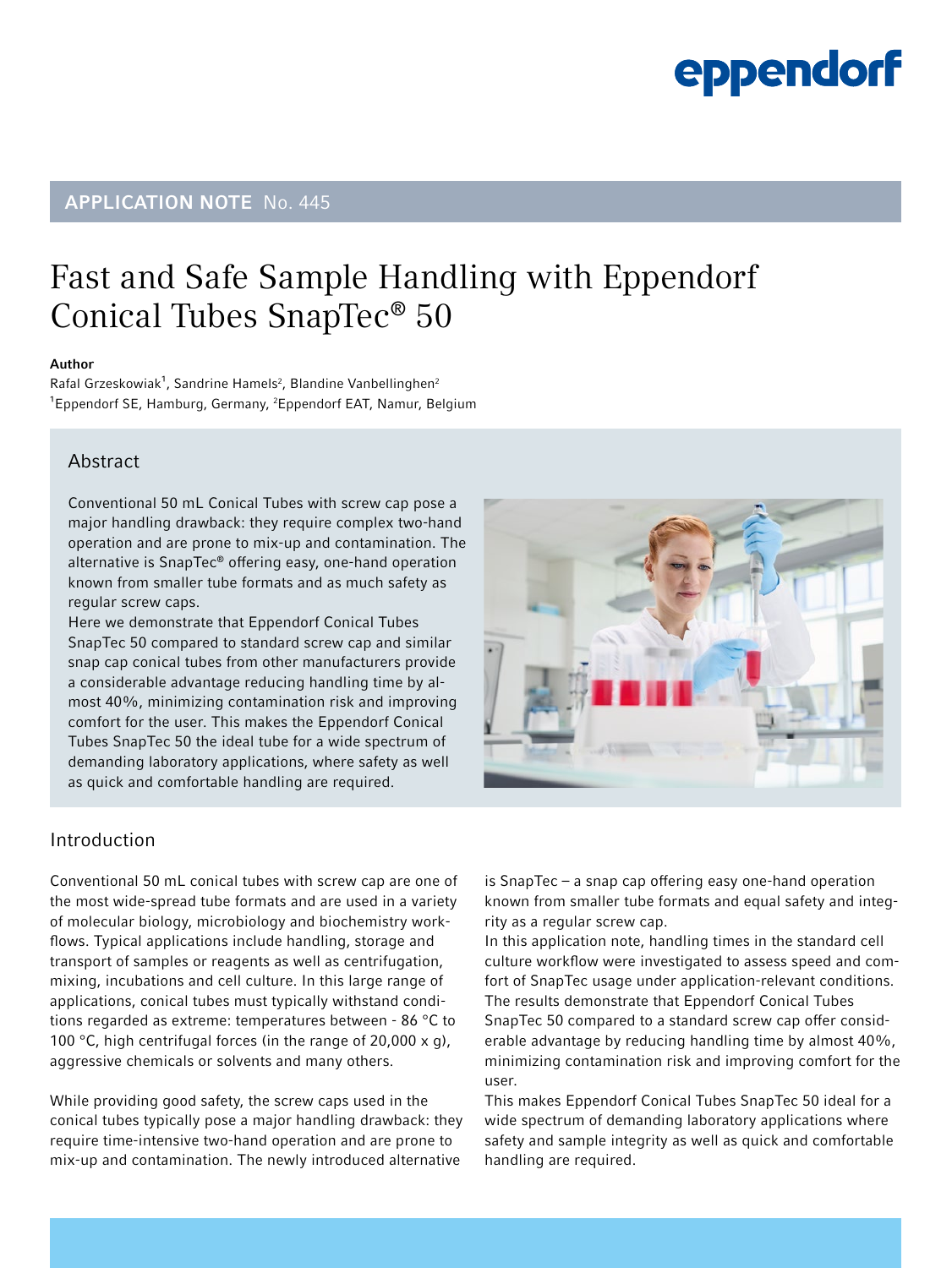# eppendorf

#### Material and Methods

28 tubes of each cap type (Eppendorf Conical Tubes SnapTec 50 and Eppendorf Conical Tubes 50 mL) were used for standard cell culture procedure: cell passaging and seeding. Centrifugation steps were performed with Eppendorf

Centrifuge 5810 R with swing-bucket Rotor S-4-104. The handling time required for each step as well as ease of use of the cell handling procedure were assessed

### Results and Discussion

While providing good safety, the screw caps used in conical tubes pose a significant handling disadvantage: they require complex and time-intensive two-hand operation and are prone to mix-up and contamination.

The alternative is Eppendorf SnapTec – a snap cap with easy one-hand operation, which assures considerable time saving, minimizes contamination risk and improves comfort for the user – particularly in demanding and contamination-sensitive applications like cell culture.

Here we compared Conical Tubes SnapTec 50 to standard

screw cap conical tubes (Eppendorf Conical Tube 50 mL) in respect to handling times required in standard cell culture procedure (Fig. 1). As shown in Table 1, SnapTec allows considerable time saving of 36% as compared to a standard screw cap – mainly due to numerous cap opening/closing steps in the procedure. Furthermore, the contamination risk has been minimized and overall comfort for the user considerably increased (data not shown, personal experience of the testing user).



Figure 1: Generic cell culture workflow used in this application note to assess handling speed. Key workflows steps are shown.